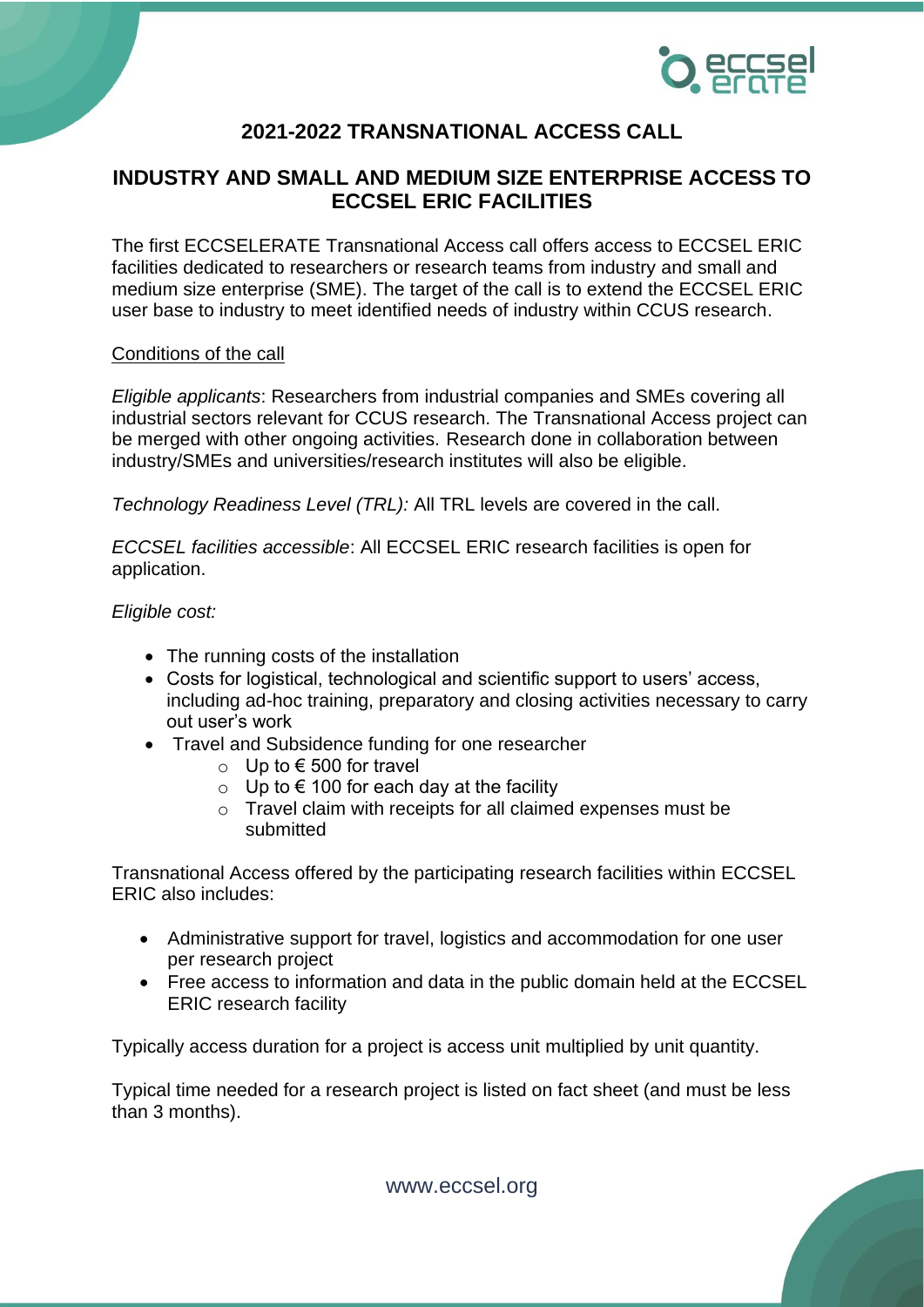

The call will stay open until June 2022 on a first come first served basis. Early applications are therefore advisable.

Applications will be reviewed monthly with the first cut-off date being the15<sup>th</sup> December 2021.

Research projects must be completed by 15<sup>th</sup> December 2022 and costs reported by 1<sup>st</sup> February 2023.

Services relevant for key industrial sectors (cement, petrochemistry, iron and steel and waste-to-energy) within CCUS research addressed by this call<sup>1</sup>

- Collaborative research
- Knowledge sharing
- Capacity building

## R&D targeted challenges

- Costs of CO<sub>2</sub> capture
- $\bullet$  Information and validation of the purity of the CO<sub>2</sub>
- $\bullet$  Market development for  $CO<sub>2</sub>$  utilisation
- Energy use for CCUS
- $\bullet$  Legislation regarding  $CO<sub>2</sub>$  capture, storage and utilisation
- Social acceptance for CO<sub>2</sub> storage

#### Information on application content

- Personal (and group) information
- Project description and objectives
- Equipment required & preferred facilities
- Own chemicals brought
- Ethical & negative environmental impact
- Publication plans

#### General eligibility rules

Access is free for users from EU Member States, EU Associated States and the rest of the world with proposal/-s approved for funding as long as the results can be made public. User Groups can apply for Transnational Access in case they meet following conditions:

<sup>1</sup> More information on services offered as part of the Transnational Access call can be found at: <https://www.eccsel.org/abouteu-grants/eccselerate/>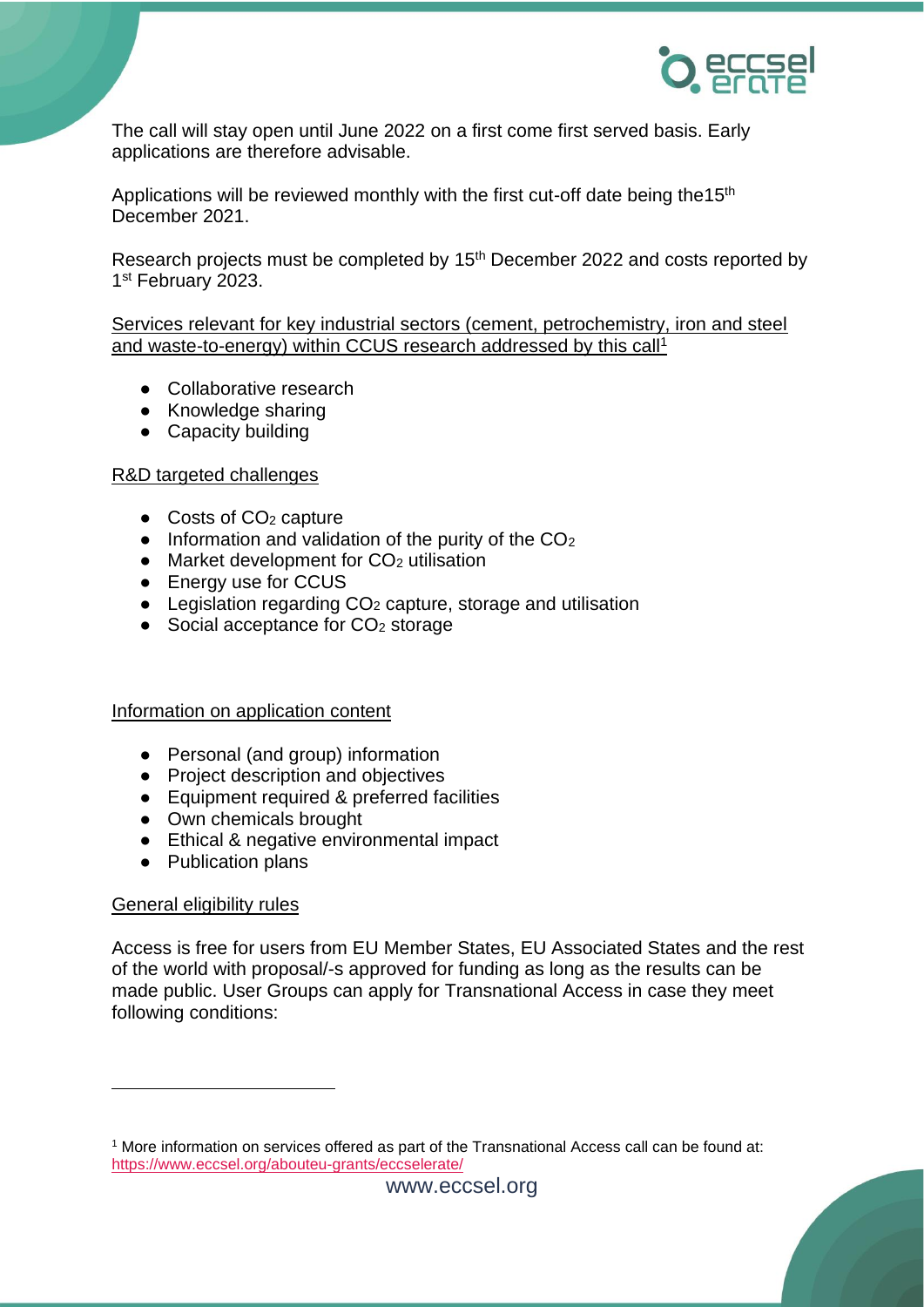

(a) Access for user groups with a majority of users not working in an EU Member State is limited to 20% of the total amount of units of access provided under the grant. The User Group Leader and the majority of the User Group members shall be employed by an institution/SME established in a Member State of the European Union or an Associated State to Horizon 2020.

(b) the User Group Leader and the majority of the User Group members work in an SME/institution located in a country other than the country where the legal entity operating the infrastructure is established.

(c) only User Groups that are entitled to disseminate the results they have generated under the project are eligible to benefit from access free of charge to the infrastructure. Intellectual Property Rights related to use of facility equipment may be protected under specific conditions agreed between the User Group and the facility owner.

## Selection of user groups

Access is granted on the basis of proposals which will be reviewed and evaluated by a panel of international experts (Peer Review Panel) recognised for their expertise in the field of CCUS, independent from the ECCSELERATE partners.

The selection is based on [a number of criteria](http://www.eccsel.org/Sections.aspx?section=554.561)<sup>2</sup> where the scientific quality of the applicants ranks high.

## User responsibilities

Soon after the access to the infrastructure, to enable the European Commission to evaluate the Research Infrastructure's participation, each User Group Leader of a supported user-project is requested to:

- Provide to the concerned access Research Infrastructure, a Project Summary Report (PSR) highlighting the scientific output of the access received (preferably with one/two images). This PSR includes the names of the concerned Research Infrastructure and Facility and its researchers / technology experts involved. It may be published on the ECCSEL website and will be made available to the European Commission
- Complete the User Group Questionnaire available on-line at <https://ec.europa.eu/eusurvey/runner/RIsurveyUSERS>
- Publish the results within a reasonable time in the open literature, specifying that the project leading to the publication has received funding from the European Horizon 2020 Programme: "Development and long-term sustainability of new pan-European Research Infrastructures in the Horizon

<sup>2</sup> The Peer Review Criteria can be found here:<https://www.eccsel.org/aboutresources/policies/>

www.eccsel.org